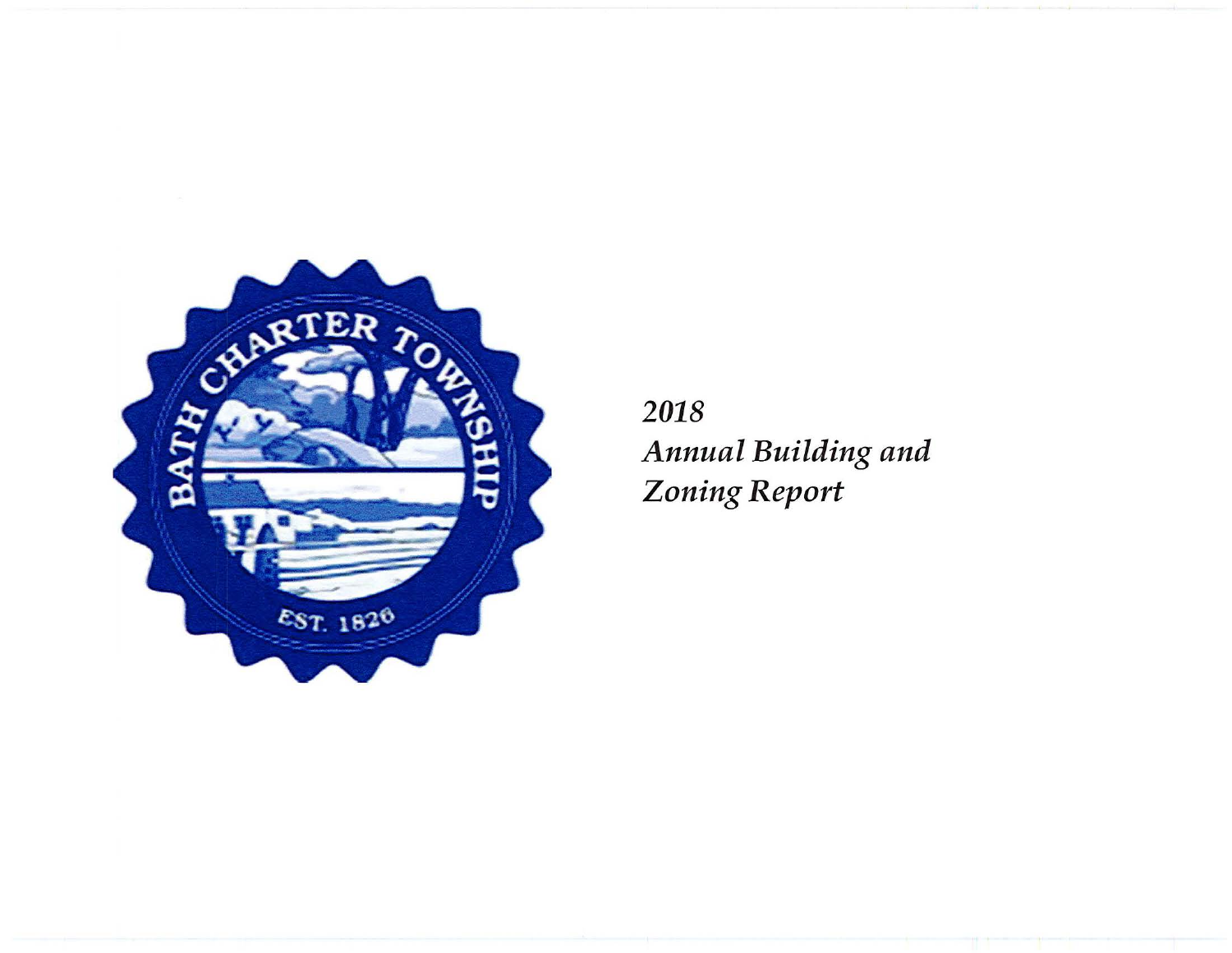**Number of Building Permits Issued** 



 $\blacksquare$  Residential New Commercial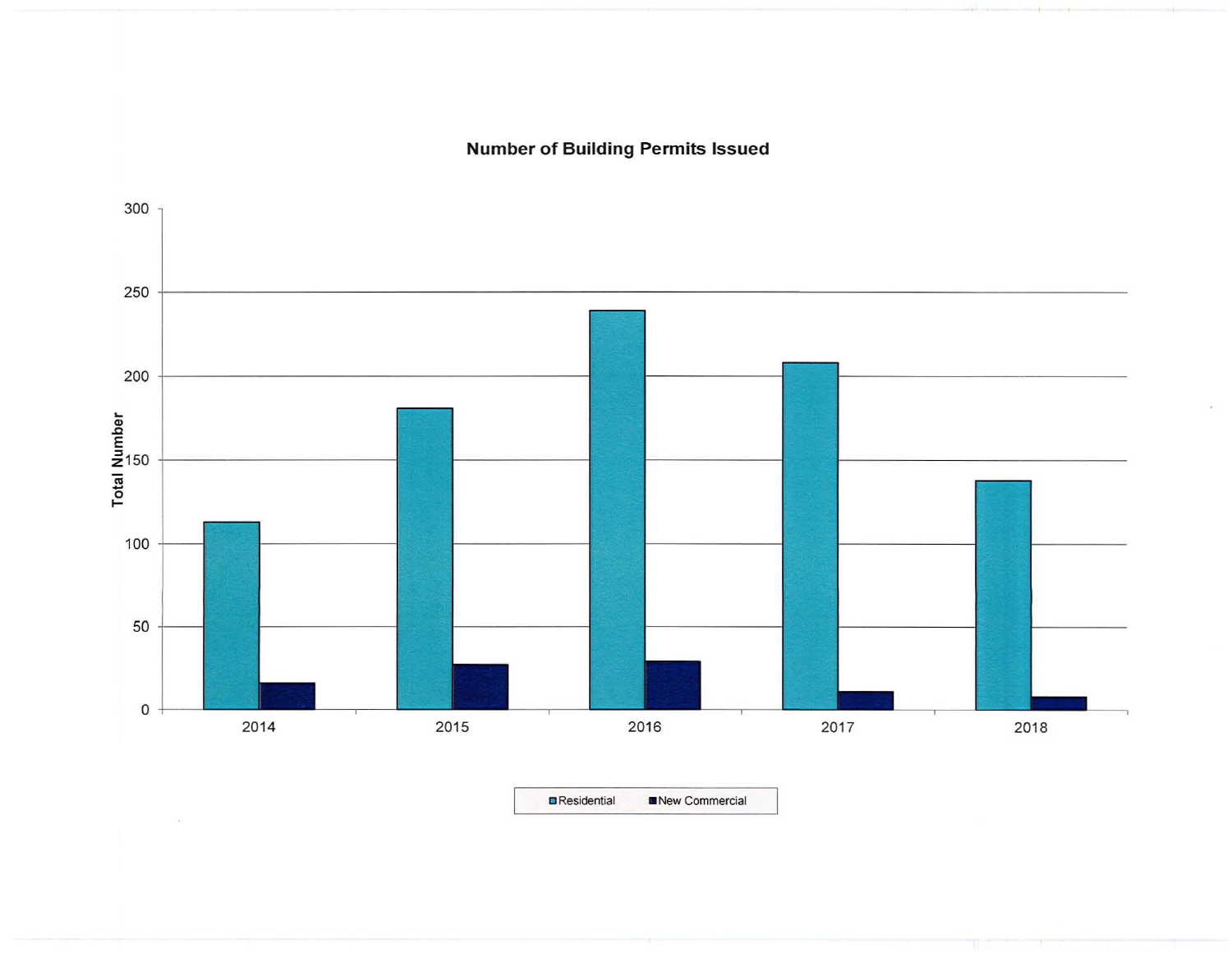## History of Issued Building Permts

|              | Residential | New Comm'l |
|--------------|-------------|------------|
| 2014         | 113         | 16         |
| 2015         | 181         | 27         |
| 2016         | 239         | 29         |
| 2017         | 208         | 11         |
| 2018         | 138         | 8          |
| <b>TOTAL</b> | 879         | 91         |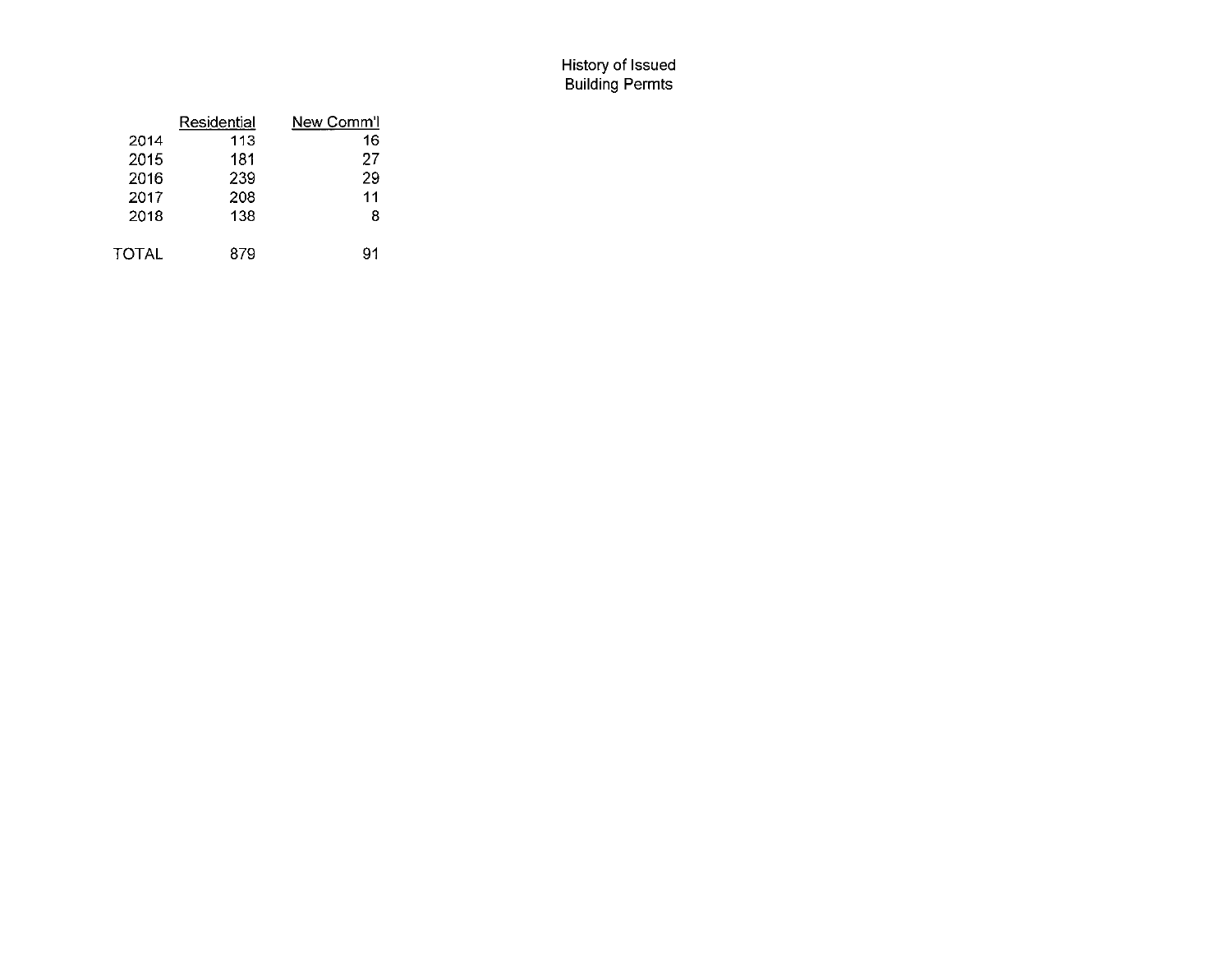

**Number of Trade Permits Issued**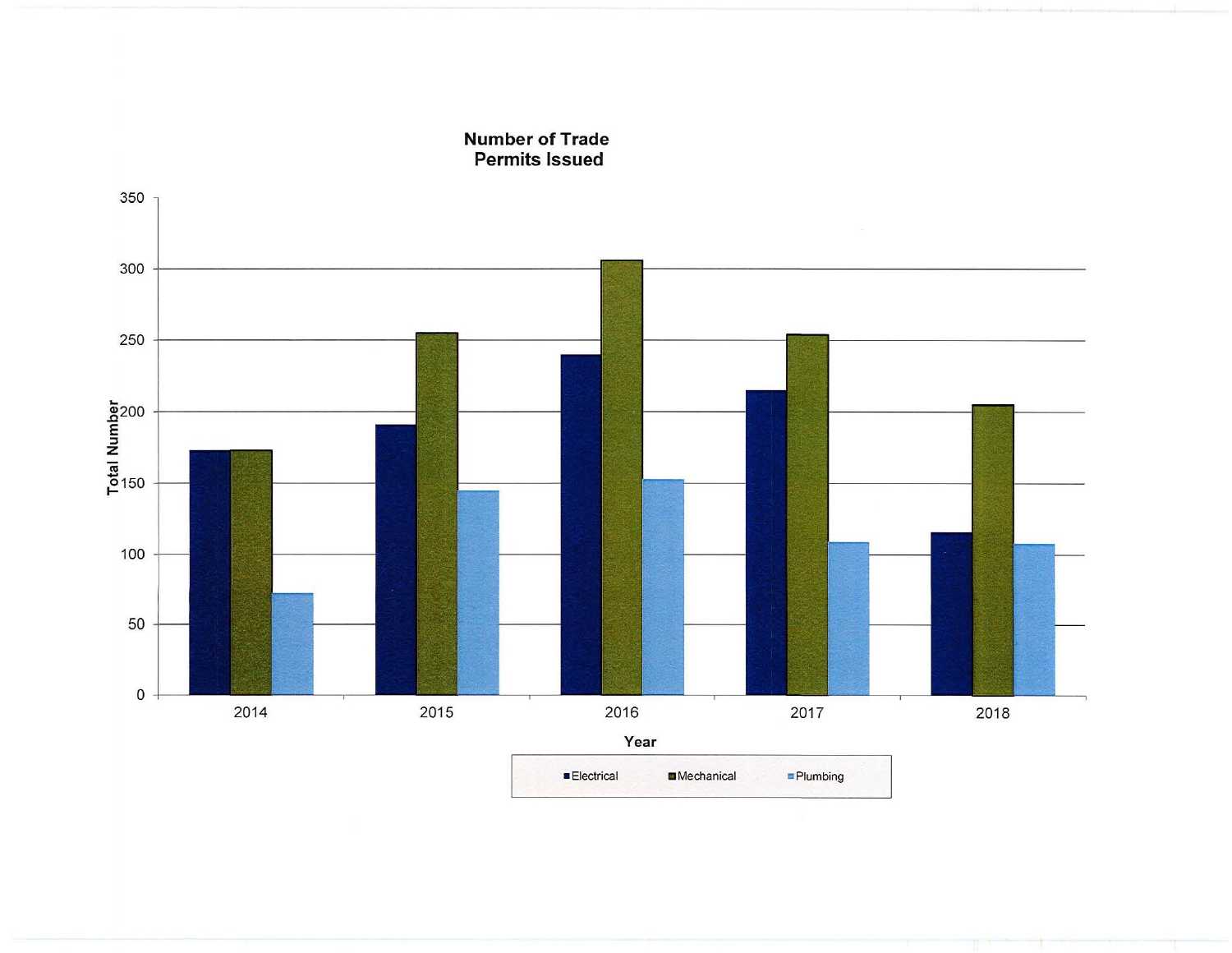## History of Issued Trade Permits

|       | Electrical | Mechanical | Plumbing |
|-------|------------|------------|----------|
| 2014  | 173        | 173        | 72       |
| 2015  | 191        | 255        | 145      |
| 2016  | 240        | 306        | 153      |
| 2017  | 215        | 254        | 109      |
| 2018  | 116        | 205        | 108      |
| TOTAL | 935        | 1193       | 587      |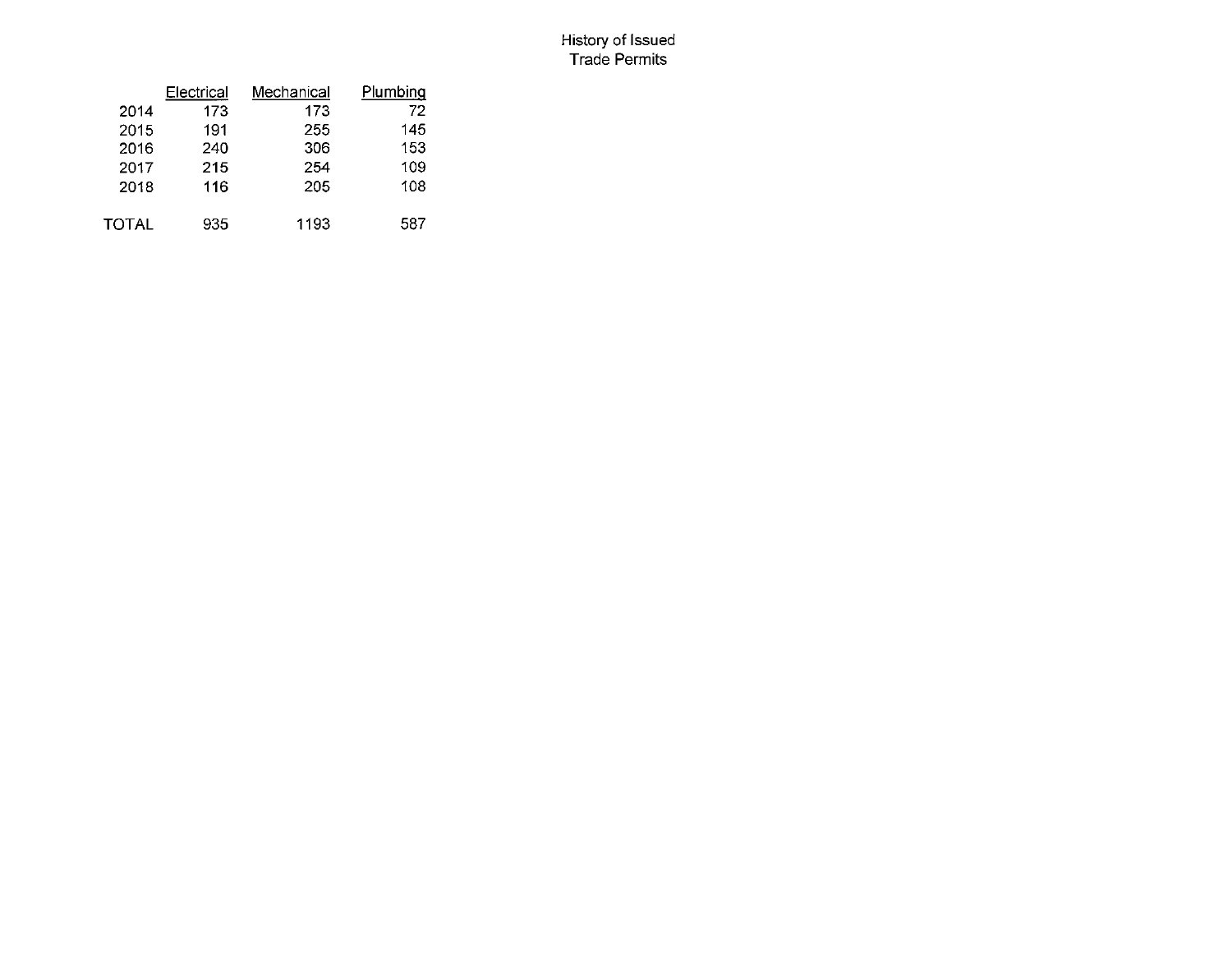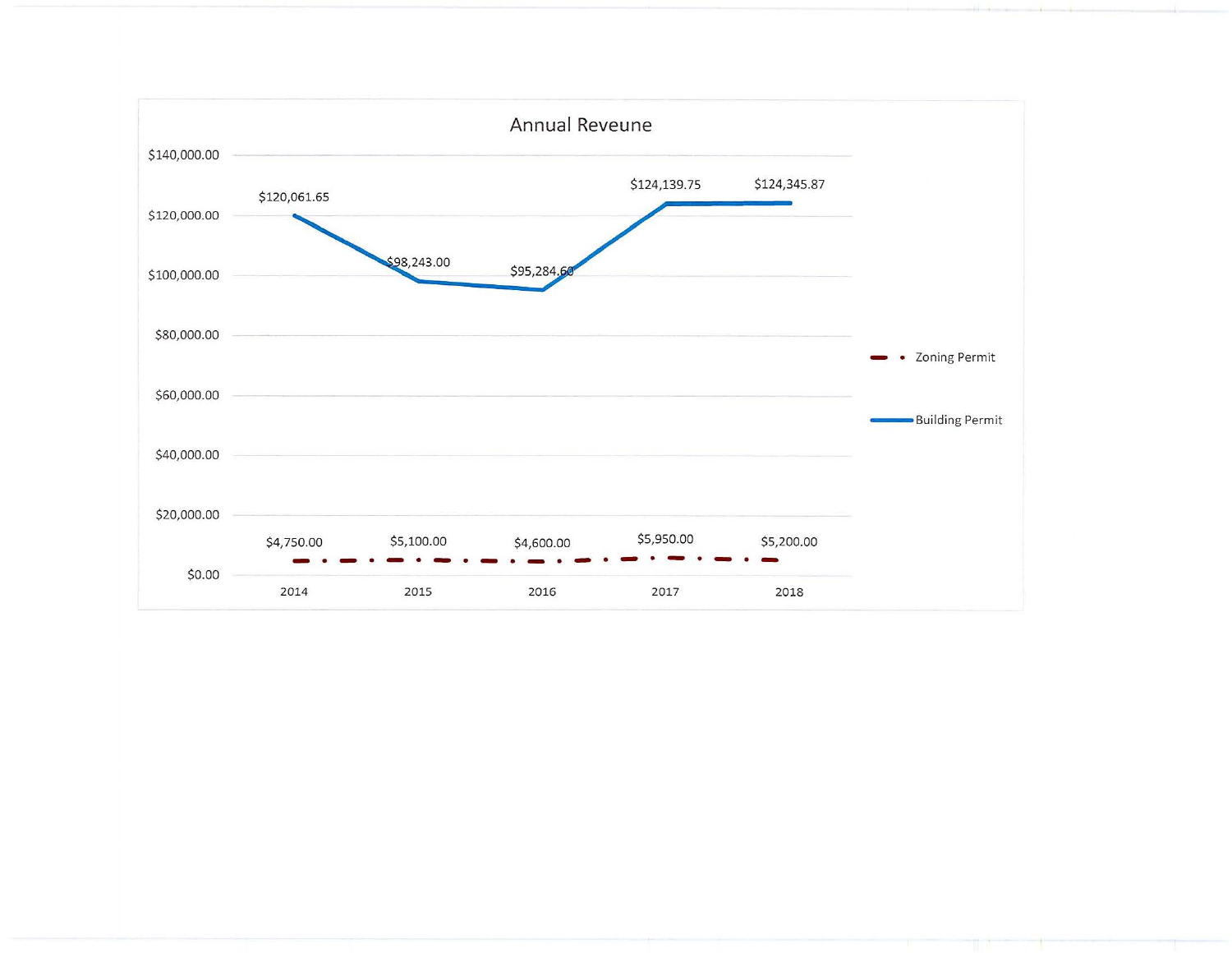|      | <b>Zoning Permits</b> | <b>Building Permits</b> | <b>Total Annual Revenue</b> |
|------|-----------------------|-------------------------|-----------------------------|
| 2014 | \$4,750.00            | \$120,061.65            | \$124,811.65                |
| 2015 | \$5,100.00            | \$98,243.00             | \$103,343.00                |
| 2016 | \$4,600.00            | \$95,284.00             | \$99,884.00                 |
| 2017 | \$5,950.00            | \$124,139.75            | \$130,089.75                |
| 2018 | \$5,200.00            | \$124,345.87            | \$129,545.87                |